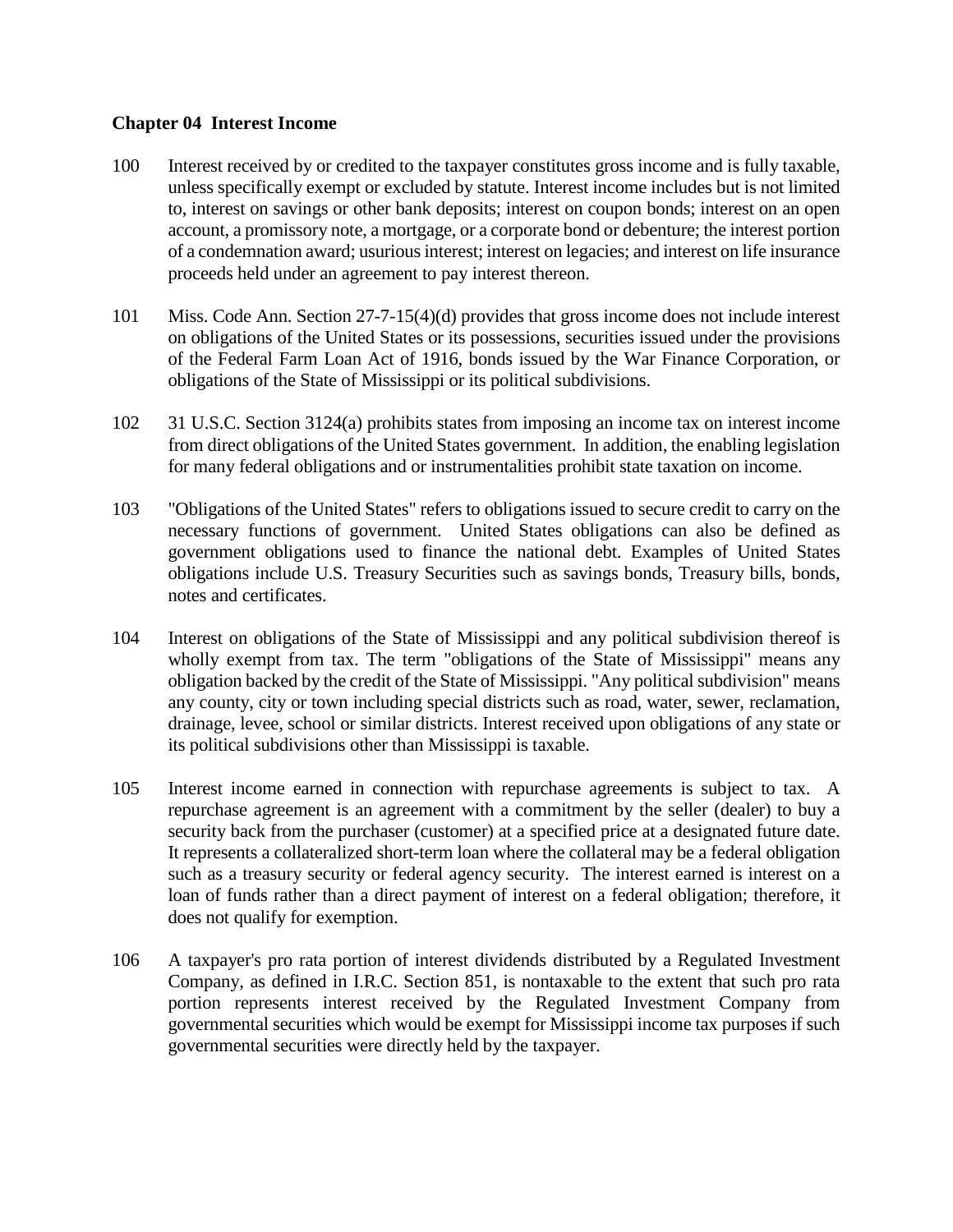- 107 If the governmental agency merely acts as guarantors on loans made by a private lender, such loans are not construed to be direct obligations of the government and the interest accruing on such loans is taxable. A governmental obligation that is secondary, indirect or contingent, such as a guaranty of a non-governmental obligor's primary obligation to pay the principal amount of and interest on a note, is not an obligation of the type exempted under 31 U.S.C. Section 3124(a).
- 108 Taxable interest income includes, but is not limited to, interest earned on obligations from the following agencies, organizations and associations:
	- 1. Building and Loan Associations
	- 2. Credit Unions
	- 3. Export-Import Bank of the United States
	- 4. Farmers Home Administration
	- 5. Federal Agricultural Mortgage Corporation (Farmer Mac)
	- 6. Federal Home Loan Mortgage Corporation (Freddie Mac)
	- 7. Federal Housing Administration
	- 8. Federal National Mortgage Association (Fannie Mae)
	- 9. Government National Mortgage Association (Ginnie Mae)
	- 10. Merchant Marine (Maritime Administration)
	- 11. Money Market Certificates
	- 12. Mortgage Participation Certificates
	- 13. Postal Savings Account
	- 14. Savings and Loan Associations
	- 15. Small Business Administration
	- 16. Asian Development Bank
	- 17. Inter-American Development Bank
	- 18. International Bank for Reconstruction and Development (World Bank)
	- 19. Washington D.C. Metro Area Transit Authority
- 109 Tax-exempt interest includes, but is not limited to, interest earned on obligations from the following agencies, organizations or associations:
	- 1. U. S. Treasury
	- 2. Government of American Samoa
	- 3. Government of Guam
	- 4. Government of Puerto Rico
	- 5. Government of Virgin Islands
	- 6. Government of Northern Mariana Islands
	- 7. Bank for Cooperatives
	- 8. Commodity Credit Corporation
	- 9. Farm Credit Banks
	- 10. Farm Credit System Insurance Corporations
	- 11. Federal Deposit Insurance Corporation
	- 12. Federal Financing Bank
	- 13. Federal Home Loan Banks
	- 14. Federal Intermediate Credit Banks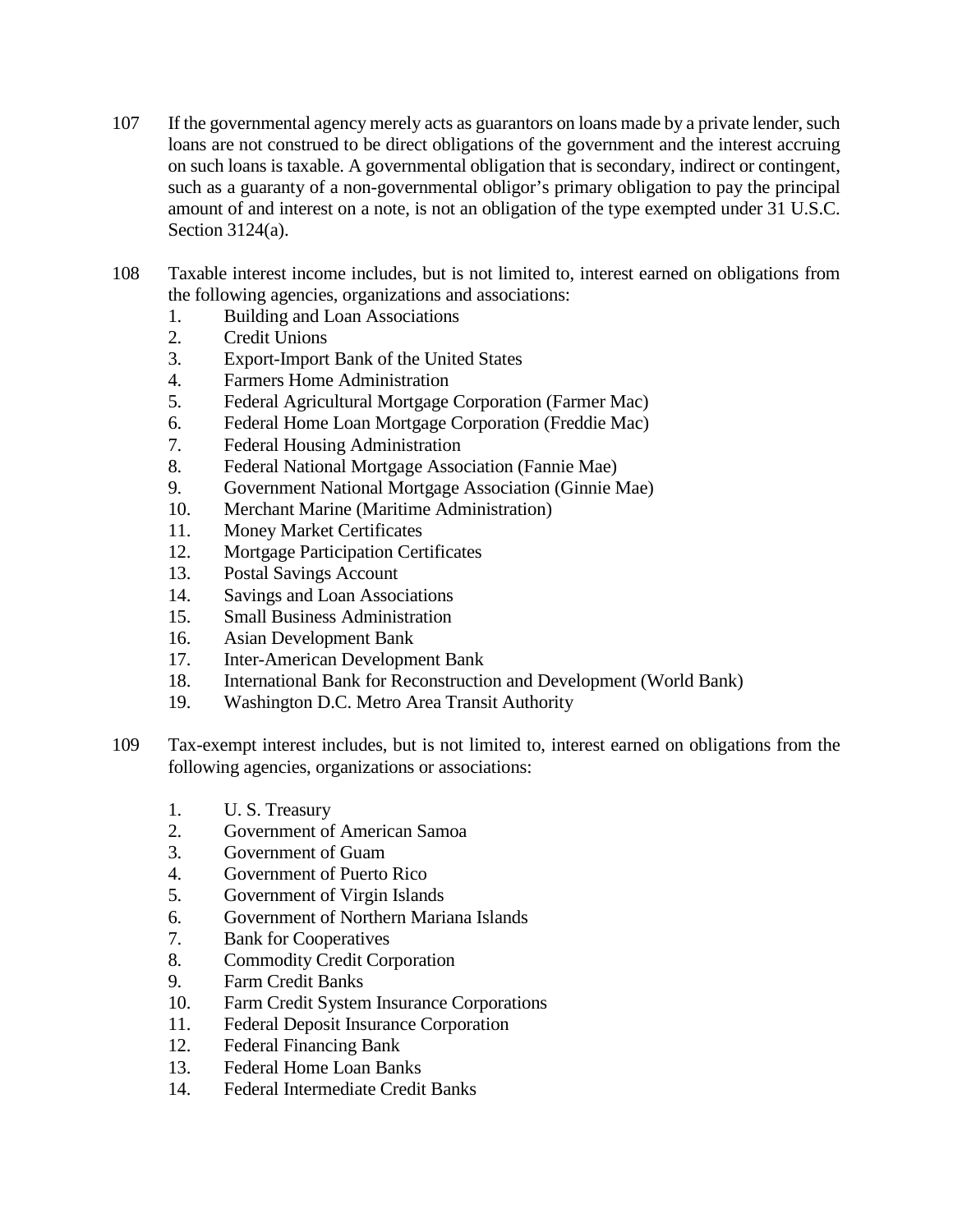- 15. Federal Land Bank Associations
- 16. Financial Assistance Corporation
- 17. Financing Corporation
- 18. General Services Administration (GSA)
- 19. Housing and Urban Development General Insurance Fund
	- i. Armed Services Mortgage Insurance
	- ii. Mutual Mortgage Insurance Fund
	- iii. National Defense Housing Insurance
	- iv. Rental Housing Insurance
	- v. War Housing Insurance
- 20. National Credit Union Administration Central Liquidity Facility
- 21. Production Credit Association
- 22. Student Loan Marketing Association (Sallie Mae)
- 23. Tennessee Valley Authority (TVA)
- 24. United States Postal Service
- 110 Interest received from a federal or state government that was earned on other than investment obligations, such as interest on tax refunds, is subject to Mississippi income tax and should be included in gross income.
- 111 (Reserved)

*35.III.2.04 revised effective January 1, 2020*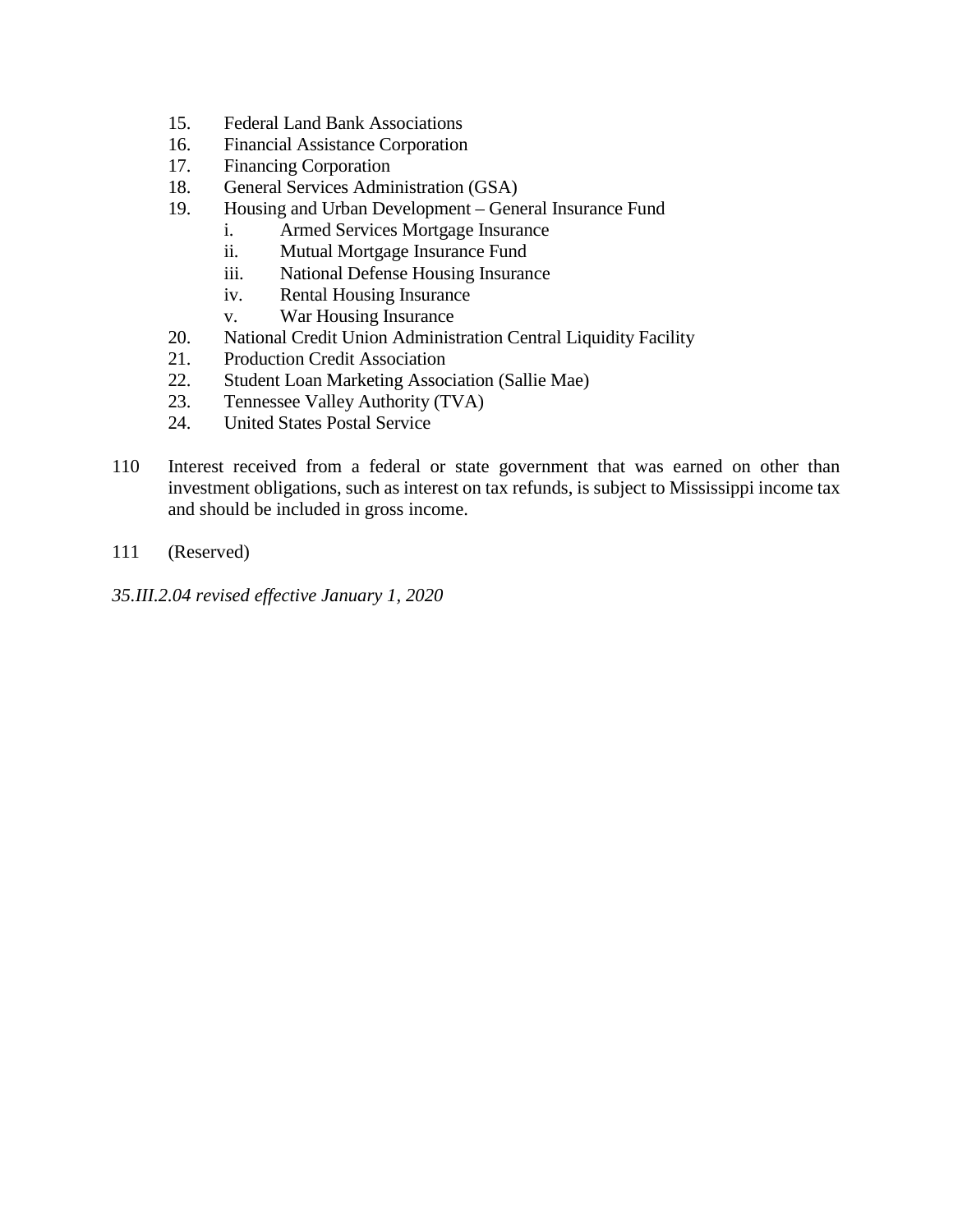## **Chapter 04 Interest Income**

- 100 As a general rule, iInterest received by or credited to the taxpayer constitutes gross income and is fully taxable, unless specifically exempt or excluded by statute. Interest income includes but is not limited to, interest on savings or other bank deposits; interest on coupon bonds; interest on an open account, a promissory note, a mortgage, or a corporate bond or debenture; the interest portion of a condemnation award; usurious interest; interest on legacies; and interest on life insurance proceeds held under an agreement to pay interest thereon.
- 101 Miss. Code Ann. Section 27-7-15(4)(d) provides that gross income does not include interest on obligations of the United States or its possessions, securities issued under the provisions of the Federal Farm Loan Act of 1916, bonds issued by the War Finance Corporation, or obligations of the State of Mississippi or its political subdivisions.
- 102 31 U.S.C. Section 3124(a) prohibits states from imposing an income tax on interest income from direct obligations of the United States government. In addition, the enabling legislation for many federal obligations and or instrumentalities prohibit state taxation on income.
- 1031 United States Government. Interest on the obligations of the United States, its instrumentalities, its possessions or upon securities issued under authority of an act of Congress is wholly exempt from tax. The term "oObligations of the United States" refers to obligations issued to secure credit to carry on the necessary functions of government. United States obligations can also be defined as means any United States Ggovernment obligations used to finance the national debt.,  $-e$ .  $g$ . Examples of United States obligations include U.S. Treasury Securities such as savings bonds, Treasury bills, bonds, notes and certificates.notes, bonds or certificates, U.S. Treasury bills or other instruments acknowledged by the U.S. Secretary of Treasury as an obligation of the United States.
- 1042 State Government. Interest on the obligations of the State of Mississippi and any political subdivisions thereof is wholly exempt from tax. The term "obligations of the State of Mississippi" means any obligation backed by the credit of the State of Mississippi. "Any political subdivision" means any county, city or town obligation, including special districts such as road, water, sewer, reclamation, drainage, levee, school or similar districts. Interest received upon obligations of any state or its political subdivisions other than Mississippi is taxable.
- 1053 Interest income earned in connection with repurchase agreements is subject to tax. A repurchase agreement is an agreement with a commitment by the seller (dealer) to buy a security back from the purchaser (customer) at a specified price at a designated future date. It represents a collateralized short-term loan where the collateral may be a federal obligation such as a treasury security or federal agency security. The interest earned is interest on a loan of funds rather than a direct payment of interest on a federal obligation; therefore, it does not qualify for exemption.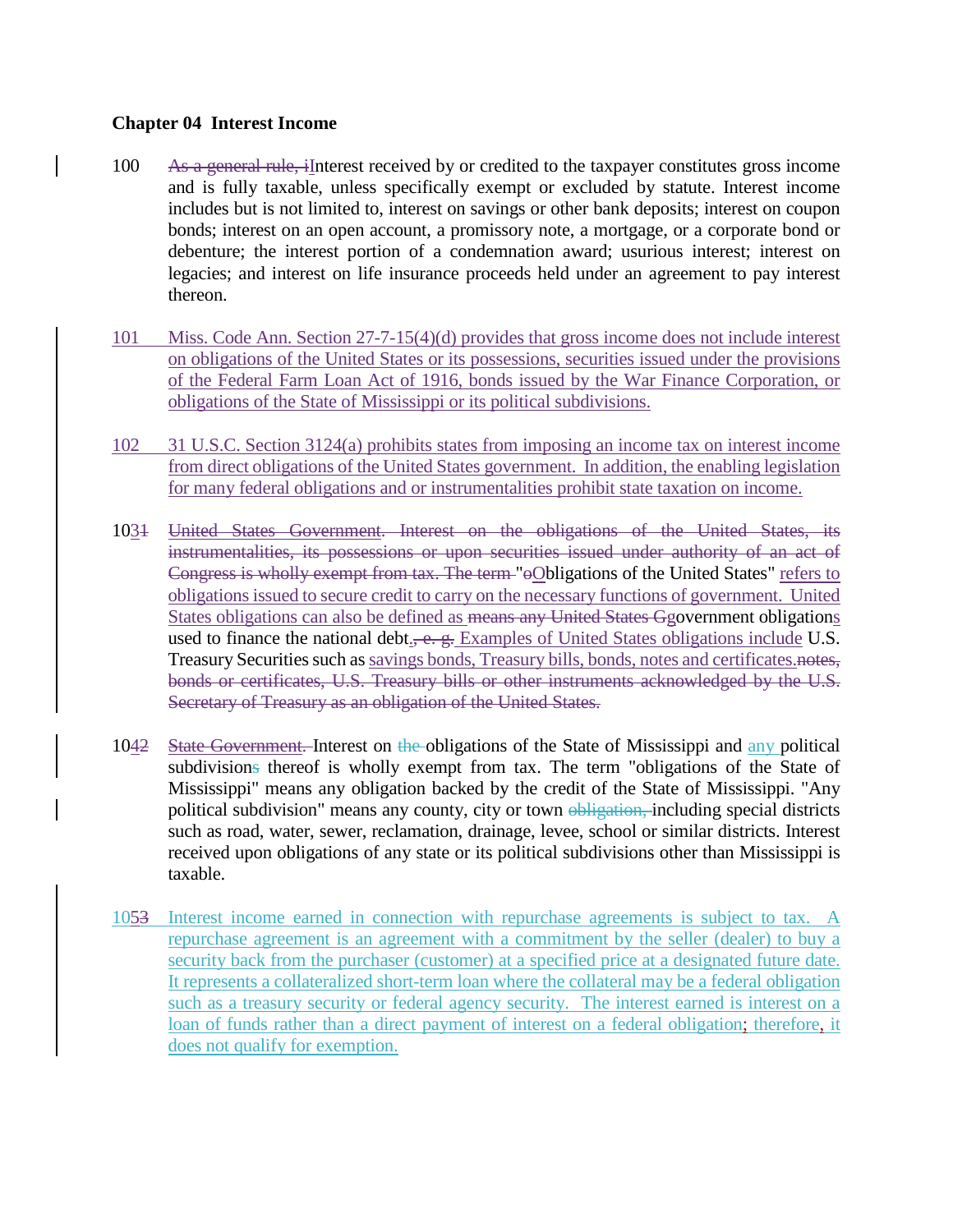- 1063 A taxpayer's pro rata portion of interest dividends distributed by a Regulated Investment Company, as defined in I.R.C. Section 851, of the Internal Revenue Code of 1986, is nontaxable to the extent that such pro rata portion represents interest received by the Regulated Investment Company from governmental securities which would be exempt for Mississippi income tax purposes if such governmental securities were directly held by the taxpayer.
- 1074 If the governmental agency merely acts as guarantors on loans made by a private lender, such loans are not construed to be direct obligations of the government and the interest accruing on such loans is taxable. A governmental obligation that is secondary, indirect or contingent, such as a guaranty of a non-governmental obligor's primary obligation to pay the principal amount of and interest on a note, is not an obligation of the type exempted under 31 U.S.C. Section 3124(a). Interest income on obligations issued by or guaranteed by the following governmental Federal agencies is classified as follows:
- 1085 Taxable interest income includes, but is not limited to, interest earned on obligations from the following agencies, organizations and associations:Examples of **Taxable Interest Income**:
	- 1. Building and Loan Associations
	- 2. Credit Unions
	- 3. Export-Import Bank of the United States
	- 4. Farmers Home Administration
	- 5. Federal Agricultural Mortgage Corporation (Farmer Mac)
	- 6. Federal Home Loan Mortgage Corporation (Freddie Mac)
	- 7. Federal Housing Administration
	- 8. Federal National Mortgage Association (Fannie Mae)
	- 9. Government National Mortgage Association (Ginnie Mae)
	- 10. Merchant Marine (Maritime Administration)
	- 11. Money Market Certificates
	- 12. Mortgage Participation Certificates
	- 13. Postal Savings Account
	- 14. Savings and Loan Associations
	- 15. Small Business Administration
	- 16. Asian Development Bank
	- 17. Inter-American Development Bank
	- 18. International Bank for Reconstruction and Development (World Bank)
	- 19. Washington D.C. Metro Area Transit Authority
	- 1. Federal National Mortgage Association
	- 2. Government National Mortgage Association
	- 3. Federal Home Loan Mortgage Corporation
	- 4. U. S. Department of Agriculture Farmers Home Insured Notes
	- 5. Inter-American Development Bank
	- 6. International Bank of Reconstruction and Development (World Bank)
	- 7. Merchant Marine Bonds
	- 8. Federal Housing Administration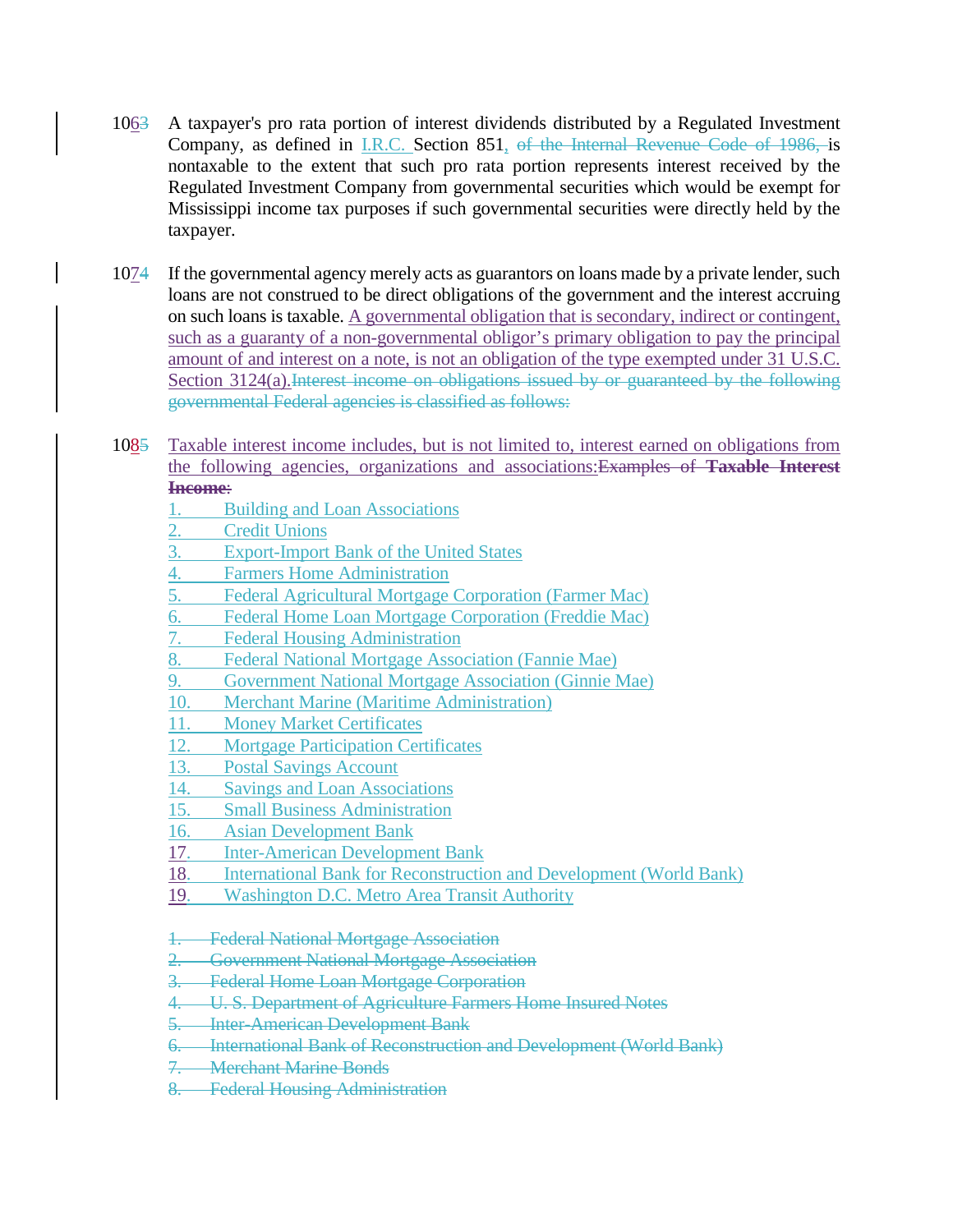- 10906 Tax-exempt interest includes, but is not limited to, interest earned on obligations from the following agencies, organizations or associations:Examples of **Nontaxable Interest Income**:
	- 1. U.S. Treasury
	- 2. Government of American Samoa
	- 3. Government of Guam
	- 4. Government of Puerto Rico
	- 5. Government of Virgin Islands
	- 6. Government of Northern Mariana Islands
	- 7. Bank for Cooperatives
	- 8. Commodity Credit Corporation
	- 9. Farm Credit Banks
	- 10. Farm Credit System Insurance Corporations
	- 11. Federal Deposit Insurance Corporation
	- 12. Federal Financing Bank
	- 13. Federal Home Loan Banks
	- 14. Federal Intermediate Credit Banks
	- 15. Federal Land Bank Associations
	- 16. Financial Assistance Corporation
	- 17. Financing Corporation
	- 18. General Services Administration (GSA)
	- 19. Housing and Urban Development General Insurance Fund
		- i. Armed Services Mortgage Insurance
		- ii. Mutual Mortgage Insurance Fund
		- iii. National Defense Housing Insurance
		- iv. Rental Housing Insurance
		- v. War Housing Insurance
	- 20. National Credit Union Administration Central Liquidity Facility
	- 21. Production Credit Association
	- 22. Student Loan Marketing Association (Sallie Mae)
	- 23. Tennessee Valley Authority (TVA)
	- 24. United States Postal Service
	- 1. U. S. Treasury Bonds, Notes, Bills and Savings Bonds
	- 2. Federal Land Bank
	- 3. General Service Administration (GSA)
	- 4. Tennessee Valley Authority (TVA)
	- 5. U. S. Postal Service
	- 6. Export-Import Bank of the United States
	- 7. Federal Home Loan Bank
	- 8. Federal Intermediate Credit Bank
	- 9. Federal Farm Credit
	- 10. Central Banks for Cooperative
	- 11. Small Business Administration (SBA)
	- 12. Washington Metropolitan Area Transit Authority